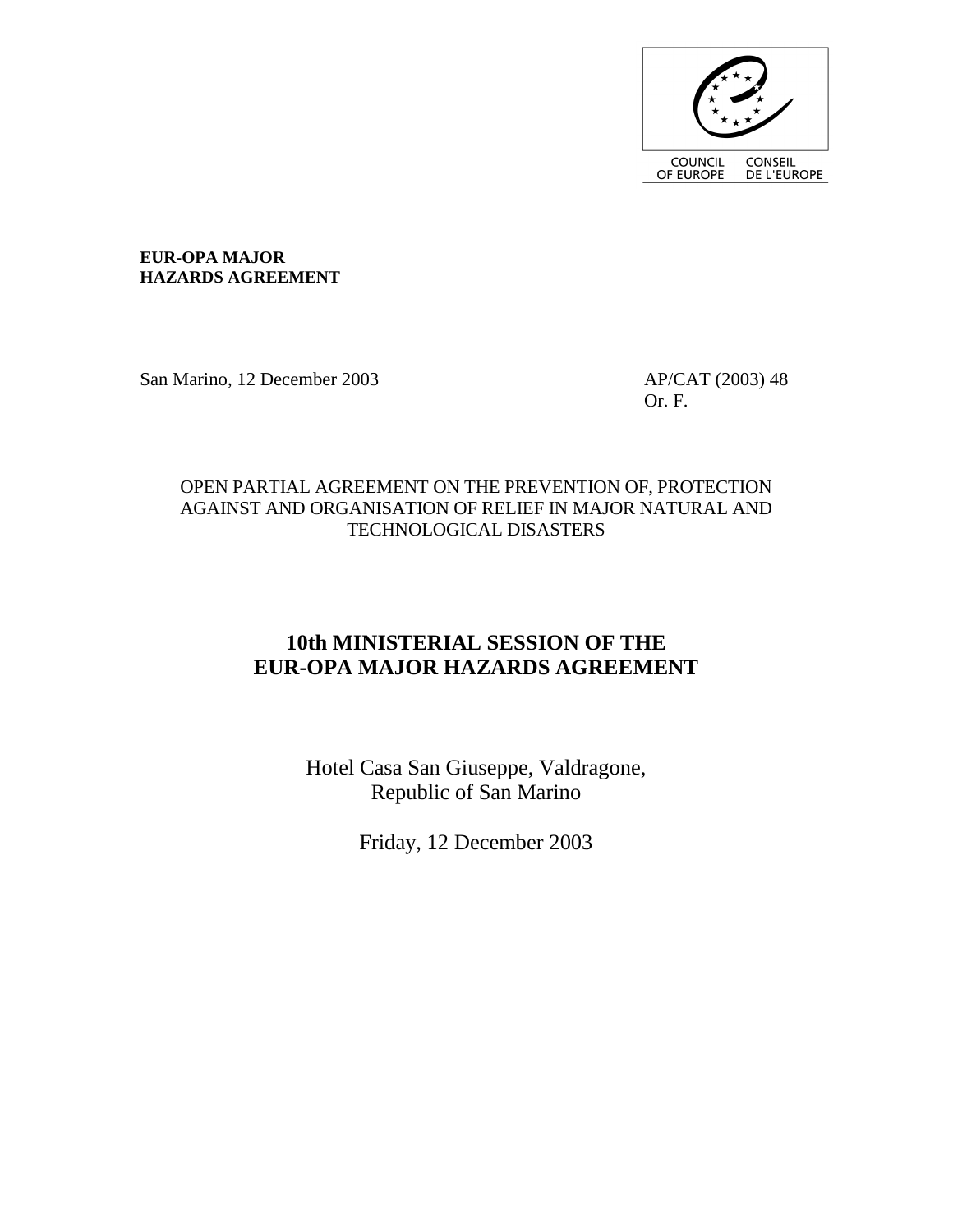### **RECOMMENDATION ON RISK PREVENTION**

adopted at the 10th Ministerial Session of the EUR-OPA Major Hazards Agreement Valdragone, Republic of San Marino, 12 December 2003

### **The Ministers,**

1. Having regard to the absolute priority accorded by the 9th Ministerial Session of the Agreement held in Bandol (3 and 4 October 2002) to the contribution by the Agreement to encouraging reinforcement of risk reduction policies in the member States of the Agreement and to facilitating the implementation of the relevant Euro-Mediterranean programmes;

2. Welcoming the holding in Madrid (6-8 October 2003), at the invitation of the Spanish Authorities, of the Euro-Mediterranean Forum on Disaster Reduction, organised with the cooperation of the International Strategy for Disaster Reduction (ISDR) Secretariat and the Executive Secretariat of the Agreement, and the *Declaration of Madrid* adopted on this occasion, which stressed that:

"Disaster reduction is one central element of sustainable development and the associated integrated disaster risk management is a primary responsibility of governments. Such risk management should be based on a holistic approach to risk prevention and reduction combining scientific knowledge, vulnerability assessment and the competencies of disaster managers";

- 3. In the light of:
	- the lessons drawn from comparative analysis of legislation on risk management carried out under the Agreement,
	- the results obtained in alerting children to risk reduction and ensuring safety at school,
	- the setting up of the Euro-Mediterranean Master's Network in the field of Risk Sciences in a number of universities,

#### Request:

- reinforcement in member States of the interdepartmental approach to implementing risk reduction policies,
- widespread implementation of programmes for alerting children to risk reduction by introducing compulsory civic education classes in schools incorporating the principles of:
	- o education in citizenship,
	- o human rights,
	- o solidarity,
	- o sustainable development
	- o risk reduction